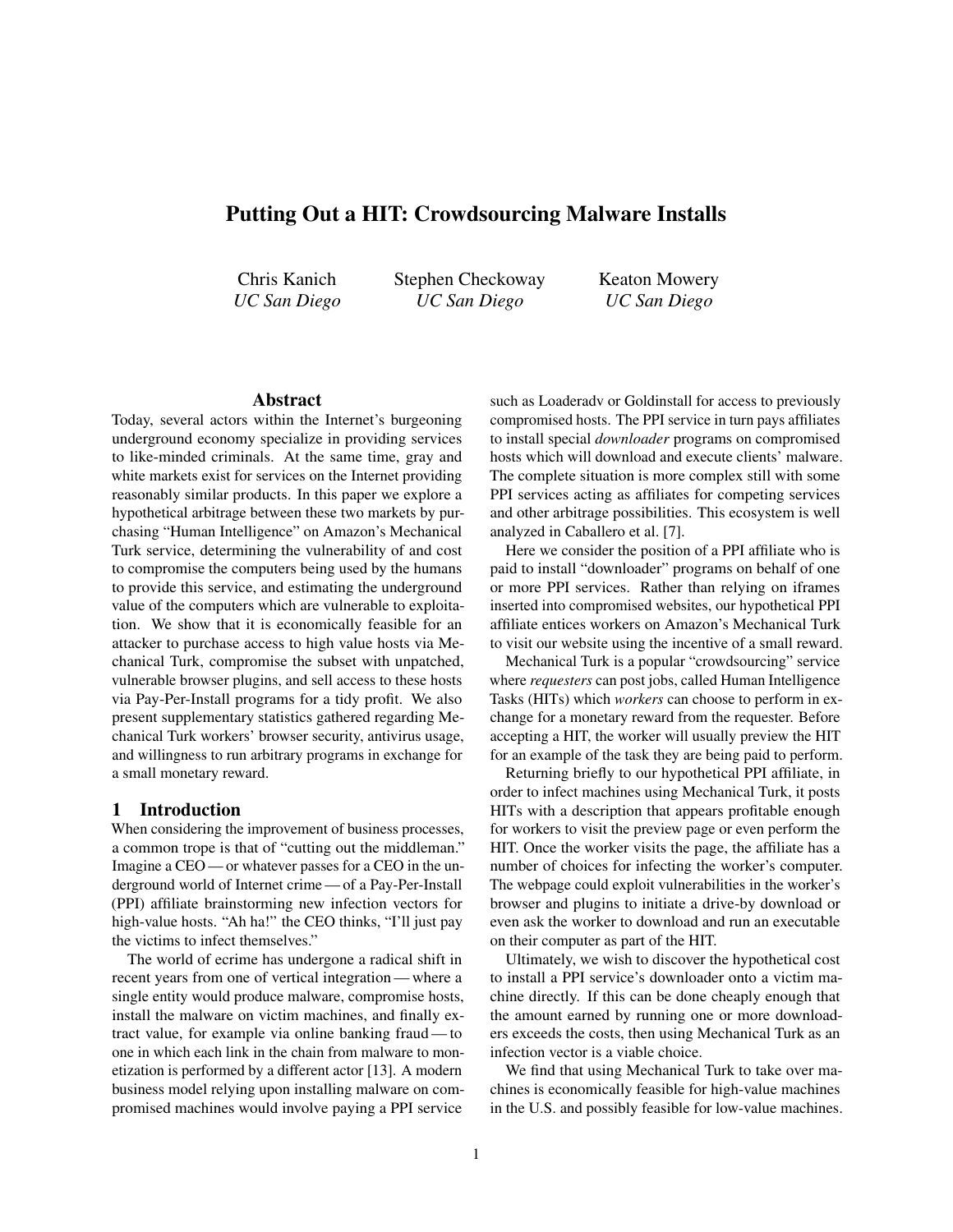# 2 Related Work

One of the main draws in using Mechanical Turk is that human workers can quickly perform tasks that are difficult for computers but easy for humans. This has led to a number of studies where humans are used to provide ground truth for machine learning or vision algorithms [\[10,](#page-8-2) [12,](#page-8-3) [28\]](#page-9-0). In addition, Mechanical Turk is also popular with social science researchers as a source of data. See, for example, Ruvolo et al. [\[24\]](#page-8-4), Paolacci et al. [\[21\]](#page-8-5), and the references therein for a flavor of the sorts of research conducted using Mechanical Turk. Of course, with so many researchers turning to Mechanical Turk, it is natural that Mechanical Turk itself and crowdsourcing more generally would become a topic of study, both for the academic community and for the mainstream press [\[16,](#page-8-6) [22,](#page-8-7) [23,](#page-8-8) [25\]](#page-9-1).

The most comprehensive source of information on the economics of the Pay-Per-Install is by Caballero et al. [\[7\]](#page-8-1) who discuss all facets of the PPI ecosystem from the malware that clients want installed to the tools used to avoid detection. Earlier work by Stevens [\[26\]](#page-9-2) gives examples of the various tools used by PPI affiliates such as "crypters" which try to hide malware from antivirus programs as well as describing the largest PPI brands such as Earning4u.com. The website [http://pay](http://pay-per-install.com)[per-install.com](http://pay-per-install.com) contains reviews of PPI affiliate programs with what are ostensibly comments by these services' users. However, some of the reviewed services seem like scams offering more than the market rate per install. Many of the comments for these services give supporting evidence that they are indeed scams.

There is evidence that Mechanical Turk is being used as a method of installing adware or spyware on workers computers. StopMalvertising reports [\[19\]](#page-8-9) that some HITs require workers to fill out CPALead surveys for a 50¢ reward. As part of the survey spyware or adware is installed on the worker's computer. And, in the end, the worker is denied the reward. Such an infection is far more visible than our proposed method of exploiting browser plugins as workers are required to install browser plugins to complete the survey, thus alerting the worker to possible danger.

The works most closely related to ours are a study by Christin et al. [\[9\]](#page-8-10) in which the authors pay Mechanical Turk workers between  $1¢$  and \$1 to run an executable; Wondracek et al.'s study of the online adult industry [\[29\]](#page-9-3) including the susceptibility of adult content viewers' web browser plugins; and Acer and Jackson's preliminary report on using ad networks to evaluate browser vulnerability [\[1\]](#page-8-11).

Christin et al. describe the executable workers run as a distributed computing client for use as part of a CMU research experiment. The authors find that between 22% and 43% of the workers who viewed the HIT ran the executable. In the present work, we focus on the question of what percentage of workers had vulnerable browser plugins; however, we additionally collect information on the percentage of workers who are willing to download and run code for an additional bonus.<sup>[1](#page-1-0)</sup> Our results which agree with Christin et al.'s are given in Section [5.3.](#page-4-0)

Wondracek et al. operate adult websites and buy traffic from web traffic brokers. Similar to our work, they evaluate browser plugin vulnerability and report that 88% of the browsers they were able to profile were potentially vulnerable. Our analysis focuses on a different population and finds very similar overall statistics; these are shown along with temporal uptake data in Section [5.2.](#page-4-1)

Although neither adult web site viewers' browsers nor Mechanical Turk workers' browsers are likely to be representative of Internet users' browsers in general, these studies in conjunction with Acer and Jackson's results, give evidence that the majority of Internet users' browsers are at risk. Evaluating a more representative sample of the Internet is left to future work.

This study uses the same mechanism for plugin enumeration as the Electronic Frontier Foundation's Panopticlick project [\[11\]](#page-8-12). Whereas Panopticlick aims to fingerprint individual browser installations, the main pertinent information available to us is the installed plugins' versions, and only the subset for which exploits are known.

Finally, there is a large body of work involving methods of driving traffic to a website, for example by buying ads [\[2,](#page-8-13) [6,](#page-8-14) [15,](#page-8-15) [18\]](#page-8-16) or other methods of directly purchasing click traffic [\[30\]](#page-9-4).

### 3 Methodology

To test the efficacy and economic feasibility of using Mechanical Turk, we post a simple-to-complete HIT to Mechanical Turk for small rewards,  $1¢$  or  $5¢$ , for several days each. As described in Sections [3.1](#page-1-1) and [4,](#page-3-0) we determine what fraction of workers are vulnerable to well-known exploitable vulnerabilities in plugins such as Adobe Flash and Apple QuickTime. As a bonus, we gain some idea of what percentage of workers are willing to download and run programs for a small additional reward as well as whether workers use antivirus programs, and if their virus definitions are up to date. Finally, we compare the cost to acquire hosts via this strategy with bid prices for Pay-Per-Install affiliate programs to determine economic viability.

#### <span id="page-1-1"></span>3.1 The HITs

On Mechanical Turk, Human Intelligence Tasks range in complexity from answering a simple question to transcribing an hour long podcast. The price of the HITs varies roughly proportionally with the difficulty of the task, with easy tasks paying only  $1¢$  and more complex tasks pay-

<span id="page-1-0"></span> $<sup>1</sup>$ As described in Section [6.4,](#page-7-0) requiring workers to run executables</sup> violates Mechanical Turk's policies [\[3\]](#page-8-17) and thus we made it optional.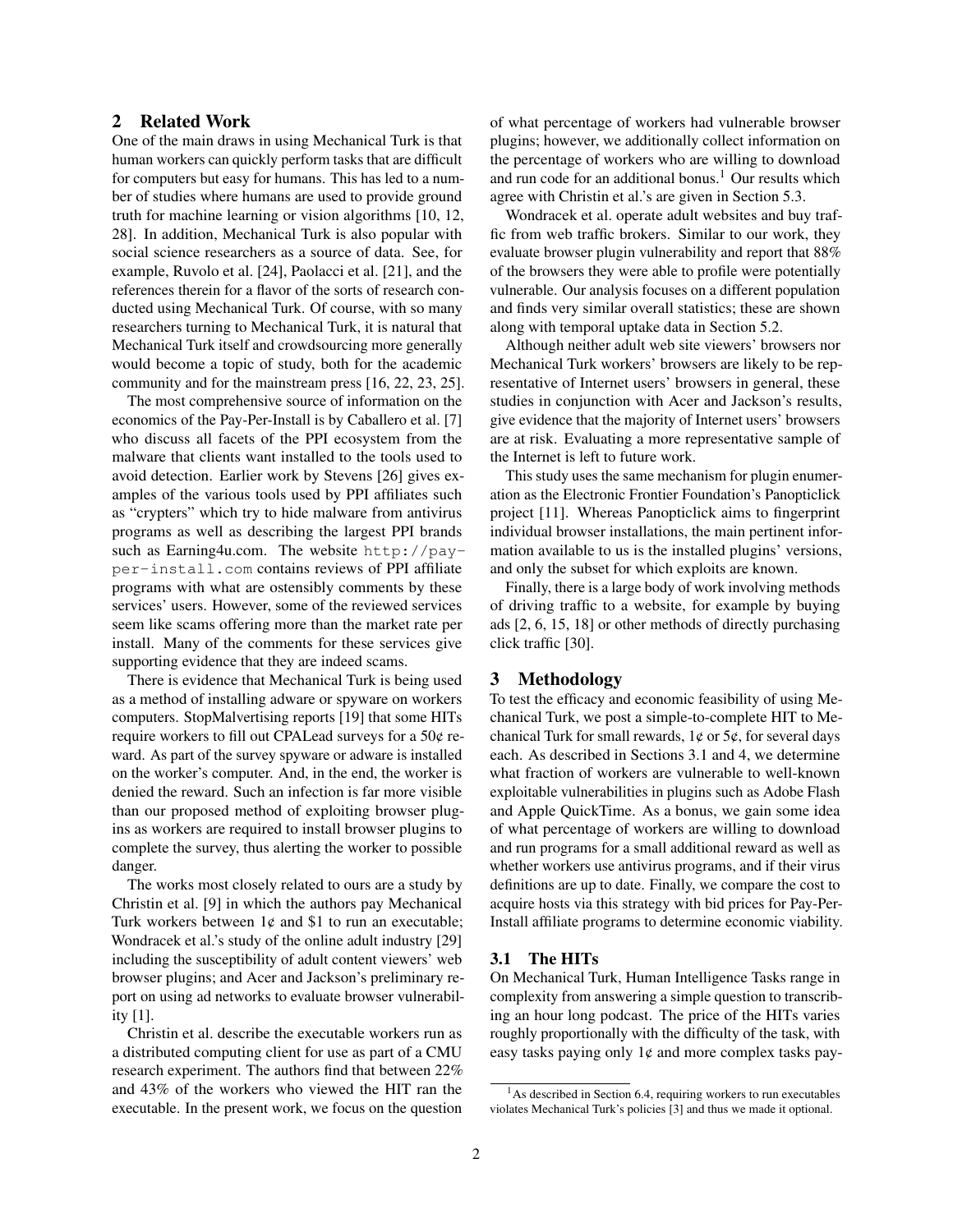ing as much as \$10. Additionally, bonuses can be paid to workers who perform exceptionally well or do extra work.

Amazon provides basic data entry and survey answering services within a HIT creation page available to requesters. Amazon hosts both the pages asking for user input and the back-end recording of these results. Alternately, a requester can create an External Question which loads a web page within an iframe and allows the requester to load arbitrary content in the service of completing the HIT. When the worker finishes the task, the requester's page sends a POST message to Amazon's servers indicating completion. In our experiments, we use this feature to both measure the worker's browser and solicit survey answers.

In the usual case, before workers accept a HIT, they view a preview of the task. This preview is just the normal HIT page loaded from the requester's webserver with a fixed assignmentId query parameter and displayed in an if rame in the worker's browser.<sup>[2](#page-2-0)</sup>

Our HITs fall into the extremely simple category. The HITs we use to collect vulnerability data are shown below.



Once the HIT is accepted, the task page includes this additional text:

**For a bonus of 11 cents**, we can also collect additional information about your antivirus if you download and run this script. This script does not harm or change your computer in any way. You may inspect the script to verify this. After the script has run, a Notepad window will pop up including information about your running antivirus. COPY and PASTE everything in the Notepad window into the text box below.

and a text box to receive the requested data. The bonus is chosen uniformly at random between  $1¢$  and  $15¢$  to determine if there is any correlation between the bonus reward and the willingness to run programs outside of the browser.

In addition to the survey HIT, we constructed a second HIT which was as enticing and easy as possible in order to maximize the number of workers who complete a lowreward task. This HIT asks the user to click an HTML form button as quickly as possible for five seconds, recording the number of clicks and paying the worker immediately for their time. We emphasize the ease and speed of the HIT within its description, as well as the fact that all workers will be paid immediately for their efforts. This HIT pays  $1¢$  and does not collect any browser or plugin information.

To maximize the number of workers who complete our HITs, we follow the recommendations from Chilton et al. in crafting our task [\[8\]](#page-8-18). Most notably, the titles " Anti Virus Survey" and " 5 second reaction test! Autoapprove!" include a leading space in order to appear at the beginning of an alphabetical ordering, we skip the  $2¢$ price point as it was shown to be less popular than  $1¢$ , and the HITs have a very short completion time limit to appear at the top of a time limit ordering (shortest first).

In order to test the effect of the base amount of money the workers receive upon successful completion of the survey HIT on the number of workers who view and accept the HIT, we tested the HIT with a reward of  $1¢$  and 5¢. Only a single HIT was active at a time and we started with  $1\phi$  before moving to  $5\phi$ . We allowed workers to complete both of the HITs if they so chose, although we only offered a bonus if they had not previously received one.

#### 3.2 Vulnerability data collection

We collect information from three sources: (1) JavaScript run in the worker's browser which POSTs the results back to our server immediately; (2) the worker's report of their antivirus; and, for a bonus, (3) the output of a program run by the worker outside the browser context. The first happens automatically whereas the second and third require the worker to enter text.

As soon as the HIT is accepted, JavaScript collects information about the worker's browser and the plugins that are enabled. We use the PluginDetect JavaScript library [\[14\]](#page-8-19) to determine the operating system and browser version as well as the versions of Adobe Flash, Adobe Reader, Adobe Shockwave, DevalVR, Java, QuickTime, RealPlayer, Microsoft Silverlight, VLC, and Windows Media Player.

As soon as this information is collected it is sent back to the webserver via an XMLHttpRequest. This happens without any user action beyond visiting the web page. Indeed, this information could be harvested as soon as a worker visits the preview page. Were an attacker attempting to infect a machine by exploiting a flaw in a browser or a plugin, this is an ideal place to do so since workers usually visit the preview page even if they do not ultimately choose to accept the HIT. As discussed in Section [6.4,](#page-7-0) we choose not to collect any information from the preview page to avoid collecting information about workers' browsers without their consent.

The second source of information gathered is the name of the antivirus software workers have installed. The workers enter the name of their antivirus, if any, into the

<span id="page-2-0"></span> $2$ We discovered a very small number of cases where a worker managed to accept a HIT without previewing it. We suspect this is due to a modified Mechanical Turk worker interface such as those provided by some Greasemonkey scripts.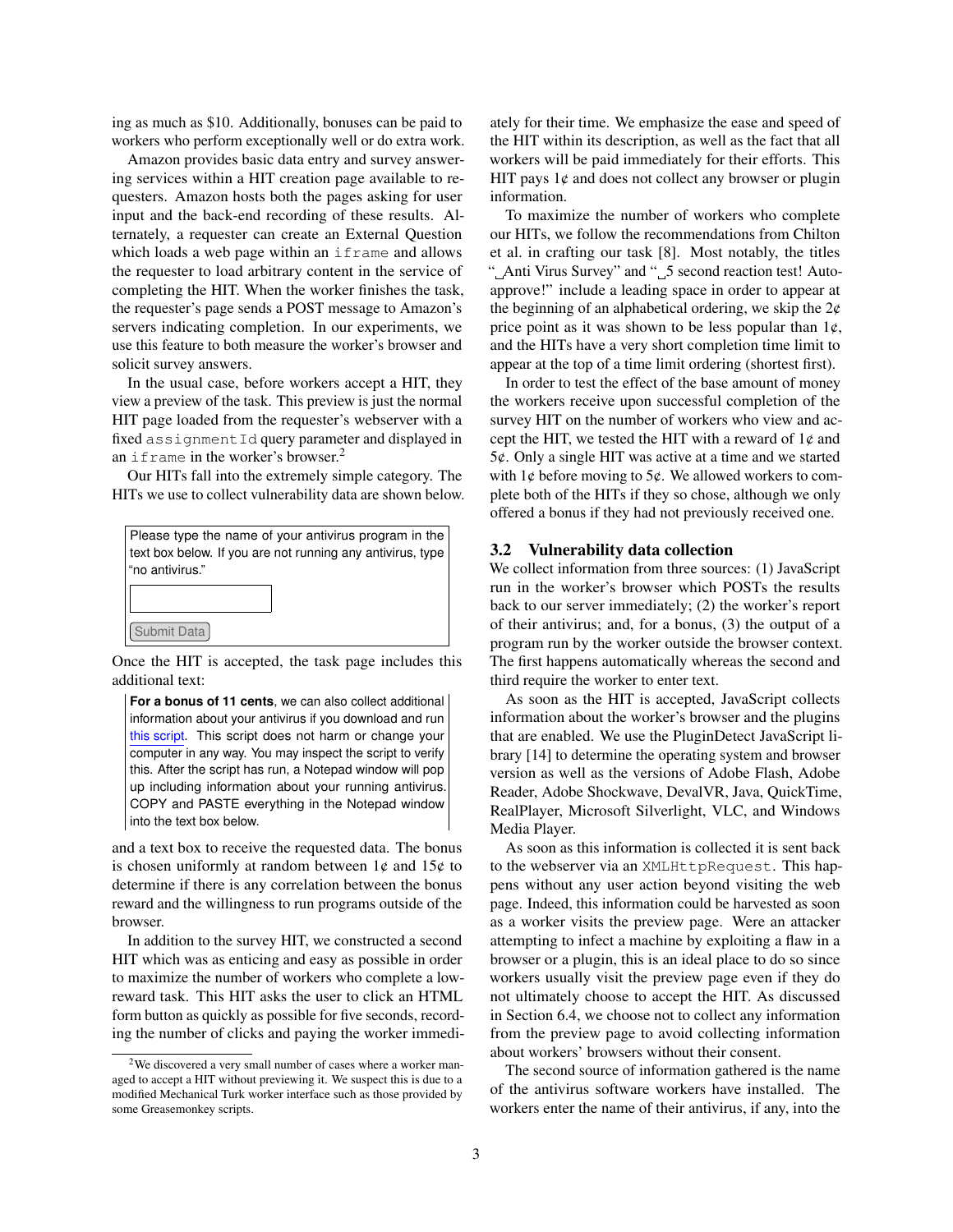<span id="page-3-2"></span>

| Plugin                  | Windows            | Mac OS X           | Linux              | <b>CVE</b>                  |
|-------------------------|--------------------|--------------------|--------------------|-----------------------------|
| Adobe Flash Player      | 10.2.154.13        | 10.2.154.13        | 10.2.154.13        | CVE-2011-0609               |
| Adobe Reader*           | 10.0.2             | 10.0.2             | 9.4.1              | CVE-2011-0610 CVE-2011-0611 |
| Adobe Shockwave Player  | 11.5.9.615         | 11.5.9.615         |                    | CVE-2011-0557               |
| Apple QuickTime         | 7.6.8              | 7.6.8              |                    | CVE-2010-3787               |
| Microsoft Silverlight   | 3.0.50106.0        | 3.0.40818.0        |                    | CVE-2010-1898               |
| Java <sup>†</sup>       | $1.6.0 - 1.6.0.21$ | $1.6.0 - 1.6.0.21$ | $1.6.0 - 1.6.0.21$ | CVE-2010-3571               |
| $RealPlayer^{\ddagger}$ | $11.0 - 11.1$      | $11.0 - 11.1$      | 11.0.2.1744        | CVE-2010-4397               |
| VLC media player        | 1.1.7              |                    |                    | CVE-2010-3276               |

Table 1: Plugin vulnerability by OS. Unless a range is specified, lower versions are also vulnerable.

<sup>∗</sup>CVE-2011-0610 affects all three for versions up to 9.4.1; CVE-2011-0611 only affects Windows and Mac OS X.

†CVE-2010-3571 affects many versions of Java 1.4 and 1.5.

‡Many other versions are affected by different vulnerabilities.

text box. This is the least reliable source of information as there is no incentive for the worker to bother entering an accurate value since we are willing to pay for "no antivirus."[3](#page-3-1) Despite this, a majority of the users who ran the bonus program described below reported the same AV as did the program.

The third source of information is optional and garners the workers a bonus reward. To receive the bonus, the worker downloads and runs the program linked from the description of the bonus. The program is written in JScript— a dialect of ECMAScript— and is run by the Windows Script Host. It uses the Windows Management Instrumentation (WMI) interface to enumerate the antivirus products installed. For each AV product installed, the program checks if the virus definition files are up to date or not. For Windows XP and Vista, this is a simple matter of examining the productUptoDate property of the enumerated AV products. For Windows 7, this property is no longer exposed; however, the undocumented productState integer property has bit 4 set if the virus definitions are not up to date and clear if they are. The specific cutoff for whether or not an antivirus product is up to date is set by the individual vendors. The AV product name, version (if available), and definition status are written to a temporary file. This temporary file is opened in Notepad and the worker then copies and pastes the contents of the file into the text box in the HIT's page.

# <span id="page-3-0"></span>4 Plugin Vulnerability Information

One measure of vulnerability is to examine the version numbers of plugins and compare them with known vulnerabilities. On the one hand, this is a fairly coarse measure as some software's version numbers do not change when they are patched. For example, Microsoft Internet Explorer and Windows Media Player do not change version numbers when patched. For this reason, we chose not to include vulnerabilities for these in our analysis.

<span id="page-3-1"></span><sup>3</sup>In actuality, we paid the workers for anything entered in this box.

Table [1](#page-3-2) lists some of the vulnerabilities we considered when deciding if a particular worker was vulnerable. For each, we list one of the Common Vulnerabilities and Exposures (CVE) entries we used to determine if a version is vulnerable  $[5]$ .<sup>[4](#page-3-3)</sup> We only consider a plugin version to be exploitable if a CVE lists remote execution of attacker code.

## 5 Results

Of primary importance to someone looking to compromise hosts using Mechanical Turk are the cost per thousand hosts and the rate at which they can be compromised. In this section, we present the results of our study and answer those questions. In the next section we discuss the ramifications of these results.

The Mechanical Turk population is mostly located in the United States and in India [\[16,](#page-8-6) [21,](#page-8-5) [23\]](#page-8-8). Indeed, our experiments with Mechanical Turk show roughly similar distributions of workers: 61.3% in India, 23.2% in the U.S. with the remaining 15.5% spread among 75 other countries. Therefore, all of our results in this section are separated into U.S., India, and Other categories.

#### 5.1 Infection cost

In order for Mechanical Turk to be useful as an infection vector, the cost to compromise a host must be less than the value derived from the host. Some percentage of workers who preview or accept the HIT will be vulnerable. In order to not arouse the suspicion of the workers, those who complete the HIT must be paid.

Table [2](#page-4-2) answers the question: How much does it cost to compromise 1000 hosts if each completed HIT pays 5¢, accounting for the 10% Amazon fee? The second column shows the percentage of workers who accepted our HIT who had at least one plugin that was vulnerable per Section [4.](#page-3-0) The third, fourth, and fifth columns are

<span id="page-3-3"></span><sup>&</sup>lt;sup>4</sup>Many of the plugins had multiple exploitable vulnerabilities for a particular version.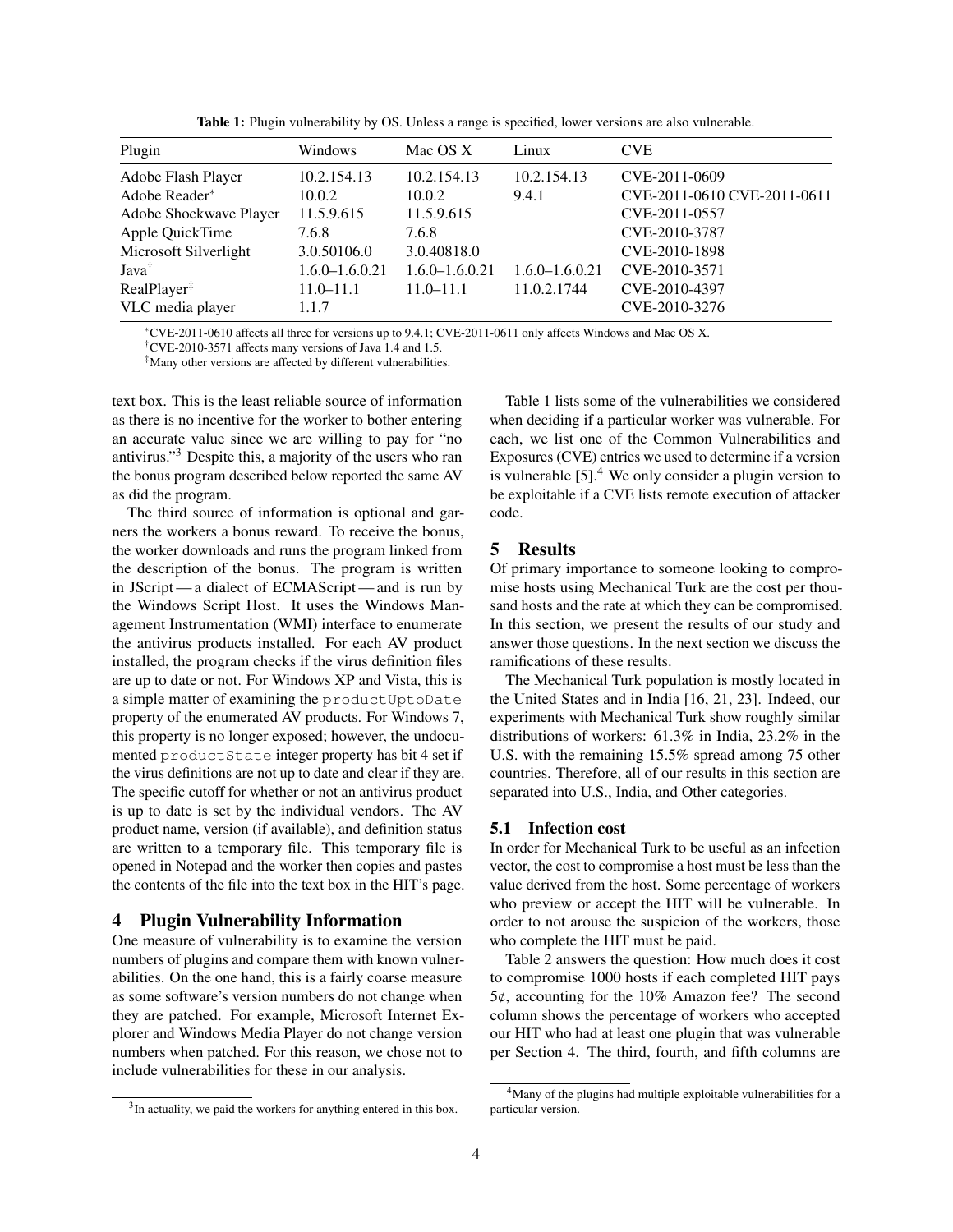**Table 2:** Cost to compromise 1000 hosts at  $5¢$  per completed HIT.

<span id="page-4-2"></span>

|       |      |      |      |      | % vulnerable % previewed % accepted % completed cost (\$/1000 hosts) |
|-------|------|------|------|------|----------------------------------------------------------------------|
| U.S.  | 84.9 | 99.5 | 87.9 | 81.0 | 52.52                                                                |
| India | 96.3 | 99.5 | 87.6 | 80.2 | 45.83                                                                |
| Other | 87.2 | 98.3 | 91.3 | 85.7 | 54.04                                                                |

<span id="page-4-3"></span>

Figure 1: Percentage of workers who have at least *n* vulnerable plugins.

the percentage of workers who, out of all those who interacted with the HIT, previewed, accepted, or completed the HIT, respectively. Some workers previewed the HIT without accepting and some accepted it without previewing, although this was far less common. Finally, the sixth column gives the cost in U.S. dollars to compromise 1000 workers' computers computed according to

<span id="page-4-5"></span>
$$
cost = 1000 \times $0.05 \times 110\% \times \frac{\% \ completed}{\% \ vulnerable} \tag{1}
$$

where the 110% accounts for Amazon's cut.

Figure [1](#page-4-3) shows the percentage of workers who have at least *n* vulnerable plugins for each *n*. This shows that the majority of workers have at least two vulnerable plugins and a significant fraction have at least four.

Whereas the Panopticlick methodology can differentiate between different browser installs, we make the conservative assumption that at most one host can be compromised per IP address. Therefore, we only consider the first worker for a given IP address and HIT.

### <span id="page-4-1"></span>5.2 Infection rate

Infection rate is the counterpart to infection cost in an effective machine compromise strategy. In 2007, there were 100,000 workers [\[22\]](#page-8-7); two years later there were 400,000 workers [\[20\]](#page-8-21). While in the long term new installs will be limited by the number of newcomers to the Mechanical Turk worker pool, the initial infection rate will be constrained only by the total active workers, rate of interest in our HIT, and vulnerability rate.

<span id="page-4-4"></span>

Figure 2: Cumulative number of workers seen per reward level.

The cumulative number of workers who accepted our HIT over time can be seen in Figures [2](#page-4-4) and [3.](#page-5-0) Figure [2](#page-4-4) illustrates the difference in rate controlling for the offered reward and task type, whereas Figure [3](#page-5-0) focuses on geographic differences in rate within the  $1¢$  reward quick HIT.

The acceptance rate begins to wane at approximately 24 hours, with a generally flat rate beyond the first day. Table [3](#page-5-1) expounds upon this dichotomy, presenting the first day rate and the long term rate over the rest of the data in our experiments. While the observed rates do not lend credence to using Mechanical Turk as the main infection vector for selling malware installs, this strategy can still be an ongoing supplement to other vectors.

### <span id="page-4-0"></span>5.3 Antivirus and program execution statistics

Since we ask the workers to run a program to determine if they have antivirus software installed and, if so, are the virus definitions up to date, we are able to collect statistics on both how many workers have no AV or out of date definitions and how many are willing to run programs for extra money. Further, we can measure how the size of the bonus affected the decision to run the program, at least for workers in India which provided the most information.

Table [4](#page-5-2) aggregates the results of the bonus program the third source of information described in Section [3.1.](#page-1-1) Of all workers who completed our HIT, 38% elected to participate in the bonus portion. We determined the uptake rate by instructing the workers to copy and paste result text into the Mechanical Turk form. A rather surprising number of workers using Windows have an an-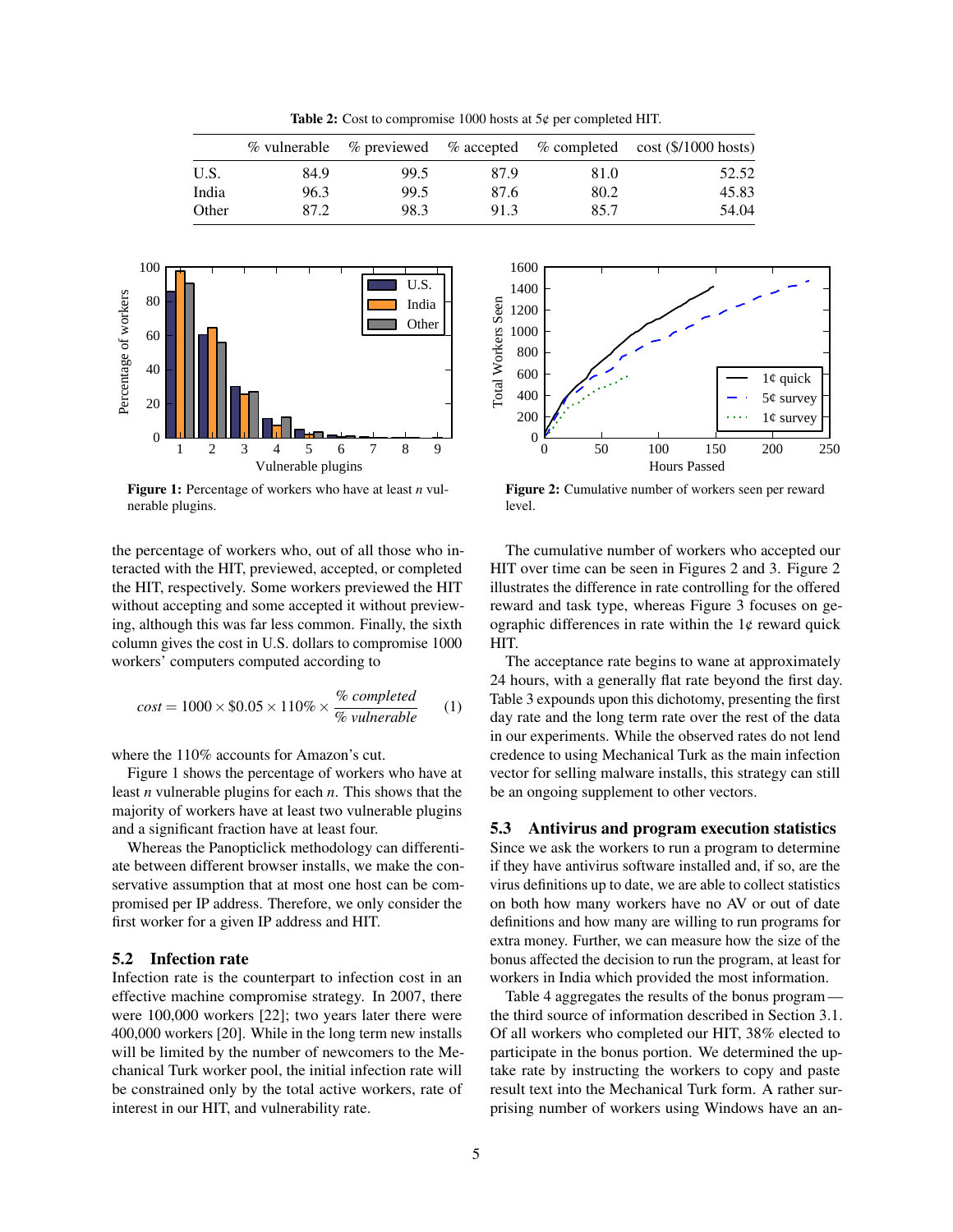Table 3: Observed new worker rate expressed as hosts per day.

<span id="page-5-1"></span>

|       | $1¢$ survey |            | $5¢$ survey |                      | $1¢$ quick |            |
|-------|-------------|------------|-------------|----------------------|------------|------------|
|       | first day   | later days |             | first day later days | first day  | later days |
| U.S.  | 58          | 31         | 6 I         | 29                   | 176        | 90         |
| India | 204         | 77         | 291         | 73                   | 197        | 61         |
| Other | 50          | 71         | 55          | 19                   | 73         | 35         |

<span id="page-5-0"></span>

Figure 3: Cumulative number of workers seen per IP geolocation ( $1¢$  reward quick HIT).

<span id="page-5-2"></span>Table 4: Percentage of Windows users with up to date AV

|       | AV installed $(\% )$ | up to date $(\%)$ |
|-------|----------------------|-------------------|
| U.S.  | 98.7                 | 22.8              |
| India | 92.7                 | 68.7              |
| Other | 95.2                 | 37.3              |

tivirus product installed. We attribute this to two factors. First, many OEMs ship Windows with an antivirus installed. Second, the instructions for the bonus were not clear that the worker would still receive the bonus if they ran the program even without any AV installed. We hesitate to rely on the self-reported numbers, however roughly 10% of workers on Windows responded that they had no AV installed. Further, there is likely to be a selection bias in which worker decided to do the HIT. The name of the HIT, "Anti-Virus Survey," seems likely to deter workers who did not have antivirus installed. Therefore, the results in Table [4](#page-5-2) are likely to overestimate the number of Mechanical Turk workers who have antivirus installed.

Since the size of the bonus offered to run the program was chosen uniformly at random between  $1¢$  and  $15¢$ , we can compare the effect of price on the percentage of workers using Windows who opted to run the program. There are too few data points in each bin for U.S. and Other to draw any conclusions; however, for India, there is a clear trend. This is given in Figure [4.](#page-5-3) There is a  $\rho = .56$  Pearson linear correlation between bonus and running the program with a *p*-value of  $p = .029$ .

<span id="page-5-3"></span>

Figure 4: Percentage of Indian workers who ran the JScript for a given bonus.

### 6 Discussion

Our best information regarding how much client installs of malware cost comes from Caballero et at. [\[7\]](#page-8-1) who report that 1000 unique installs on U.S. hosts cost between \$100 and \$180 and as little as \$7 or \$8 on Asian hosts. Even though we do not know how much a PPI service pays an affiliate for hosts, we assume that it is a similar order of magnitude, for example, half what the clients are charged. Table [2](#page-4-2) shows that it costs roughly \$50/1000 hosts, both in the U.S. and around the world. For hosts in the U.S., Mechanical Turk is almost certainly an economically viable option using our parameters.

For Indian hosts, the situation is more complicated. As is, an affiliate could not make money selling hosts compromised with our set up; however, there are many factors that could influence the cost/benefit ratio. The most obvious change is that instead of paying  $5¢$ , the HIT could pay  $1¢$ . We do not have complete data for this case, but we believe that the percentage of vulnerable hosts is unlikely to change much compared to workers who would do a  $5¢$  HIT. Similarly, it seems unlikely that the percentage of workers who look at the preview (and thus could be compromised if they are vulnerable) but decide not to accept the HIT would go down. Thus the *% completed* in [\(1\)](#page-4-5) is unlikely to increase. Therefore, we expect that simply changing from  $5¢$  to  $1¢$  would cause the cost of 1000 hosts to be cut by a fifth down to roughly \$10/1000 hosts. The biggest impact is on the rate at which workers can be compromised as can be seen in Figures [2](#page-4-4) and [3.](#page-5-0)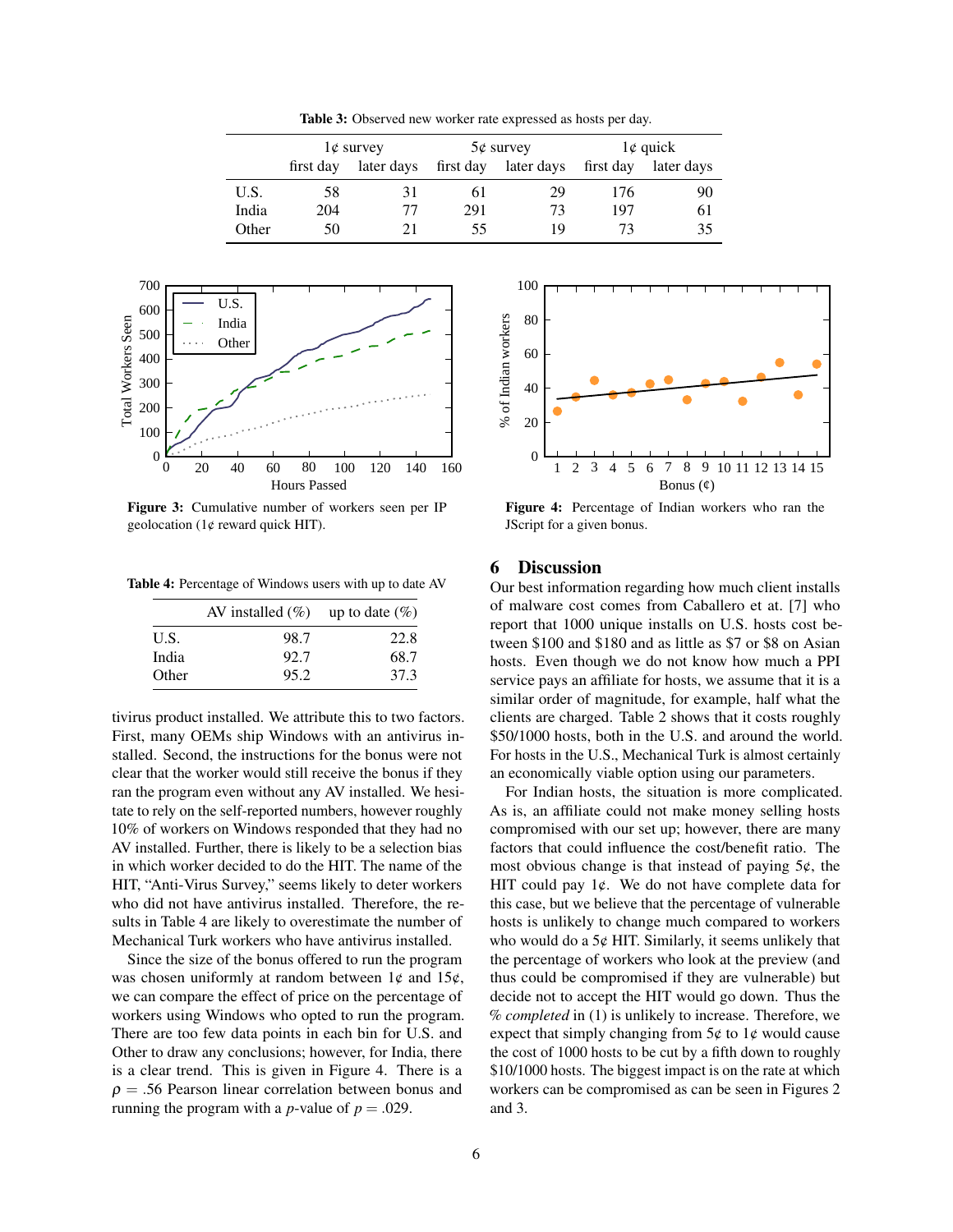At \$10/1000 hosts, the cost is slightly above the cost to clients, which would seem to imply that Mechanical Turk is too expensive a vector for lower-value hosts. There are a number of options yet unexplored for decreasing the cost or increasing the benefit. Many PPI affiliates sell the same compromised host to multiple PPI services [\[7\]](#page-8-1). If a host can be sold two or three times, then the benefit increases enough to justify the cost of compromise.

In addition to increasing benefit, one can drive down costs. Recall that the cost is proportional to the percentage of people who completed the HIT, among all of those who either viewed the preview page or accepted the HIT. One way to reduce the completed task would be to simply not allow (some percentage of) workers to submit or to refuse to pay them afterward. This is unlikely to be a viable solution in the long term as the workers will complain to Amazon and warn other workers on Mechanical Turk-oriented forums such as Turker Nation.<sup>[5](#page-6-0)</sup> A better way to reduce the number who accept the HIT is to provide a vague description of the task and then on the preview page show a significantly more complicated task in the hopes that the workers will move on to easier ways to earn one penny. Alternatively, one could make the preview page appear non-functional with an error message or broken images to dissuade workers from accepting the HIT. Rather than risk not being able to complete the task, the worker will likely choose another HIT to accept.

#### 6.1 Drawbacks

While the statistics on the vulnerability of workers' browsers to known exploits are striking, there are several possible sources of error in our estimate. Host-based or network-based antivirus could detect malicious code and lower the conversion rate or raise an alarm which causes workers to report the job to Amazon as malicious. The hosts could already be compromised and not viable Pay-Per-Install candidates, however we were not able to measure this possibility.

Perhaps the most glaring potential drawback is the scale at which this attack can be performed— some PPI affiliate programs expect to be provided with hundreds if not thousands of new installs on a daily basis and the Mechanical Turk worker pool can not sustain such a rate. We envision Mechanical Turk exploitation to be a supplementary infection stream, not necessarily an affiliate's sole vector.

Notwithstanding the low rate of infection, it is also fully possible that the startup cost of this exploitation vector would outweigh the marginal profits per infected host, even over long timescales. Additional data on the long-term dynamics of the Mechanical Turk workforce are needed to determine the asymptotic rate of new host acquisition.

Finally, this attack relies upon stealth and to a certain extent novelty to stay operational; discovery of new exploits and crafting of believable HITs would be necessary on an ongoing basis to maintain profitability. Even in the face of being detected and shut down by Amazon, however, it is not clear that creating new identities to act as requesters on Mechanical Turk would pose an insurmountable challenge to a motivated attacker.

#### 6.2 Other capabilities

Although we have only studied the use of Mechanical Turk to compromise machines in the context of PPI, it is worth noting that this is but one instance of surreptitiously using a worker's machine to perform a task in exchange for a small monetary reward. Here we discuss several other possible improvements and attack vectors which might warrant future study.

A first optimization is that Mechanical Turk allows HITs to be targeted geographically. In this way, one could completely avoid paying workers in low-value countries, or tailor specific job costs to individual regions to maximize task completion while minimizing monetary outlay on a per-country basis.

One guarantee can be made about the machine being compromised through this vector: that its user has a worker account on Mechanical Turk. This tautological observation means that rather than selling installs in the PPI market (or perhaps in addition to doing so), the worker's Mechanical Turk account could be looted, transferring the worker's earned rewards to the attacker's bank. For workers who derive a significant fraction of their income from Mechanical Turk — which could be as high as 50% of the workers [\[16\]](#page-8-6)— this could be quite lucrative. It is also much higher risk since workers are likely to notice the missing money and complain to Amazon.

Additionally, a malicious requester could also exploit workers via a clickjacking attack, to force them to unknowingly click on hidden ads or Facebook "Like" buttons [\[27\]](#page-9-5). While Mechanical Turk has in the past been rife with questionable or fraudulent HITs, the requester would be explicitly instructing the worker to perform whatever questionable task was desired [\[17\]](#page-8-22). In this format, a nonquestionable HIT would be served in order to entice the user to fall victim to these attacks.

### 6.3 Possible solutions

At a fundamental level, the Mechanical Turk host compromise strategy relies upon the imbalance between the selling price of a compromised host and the price of purchasing access to a vulnerable machine. As our results show, the current state of affairs is such that this attack is economically viable under our set of assumptions. One

<span id="page-6-0"></span><sup>5</sup><http://turkers.proboards.com>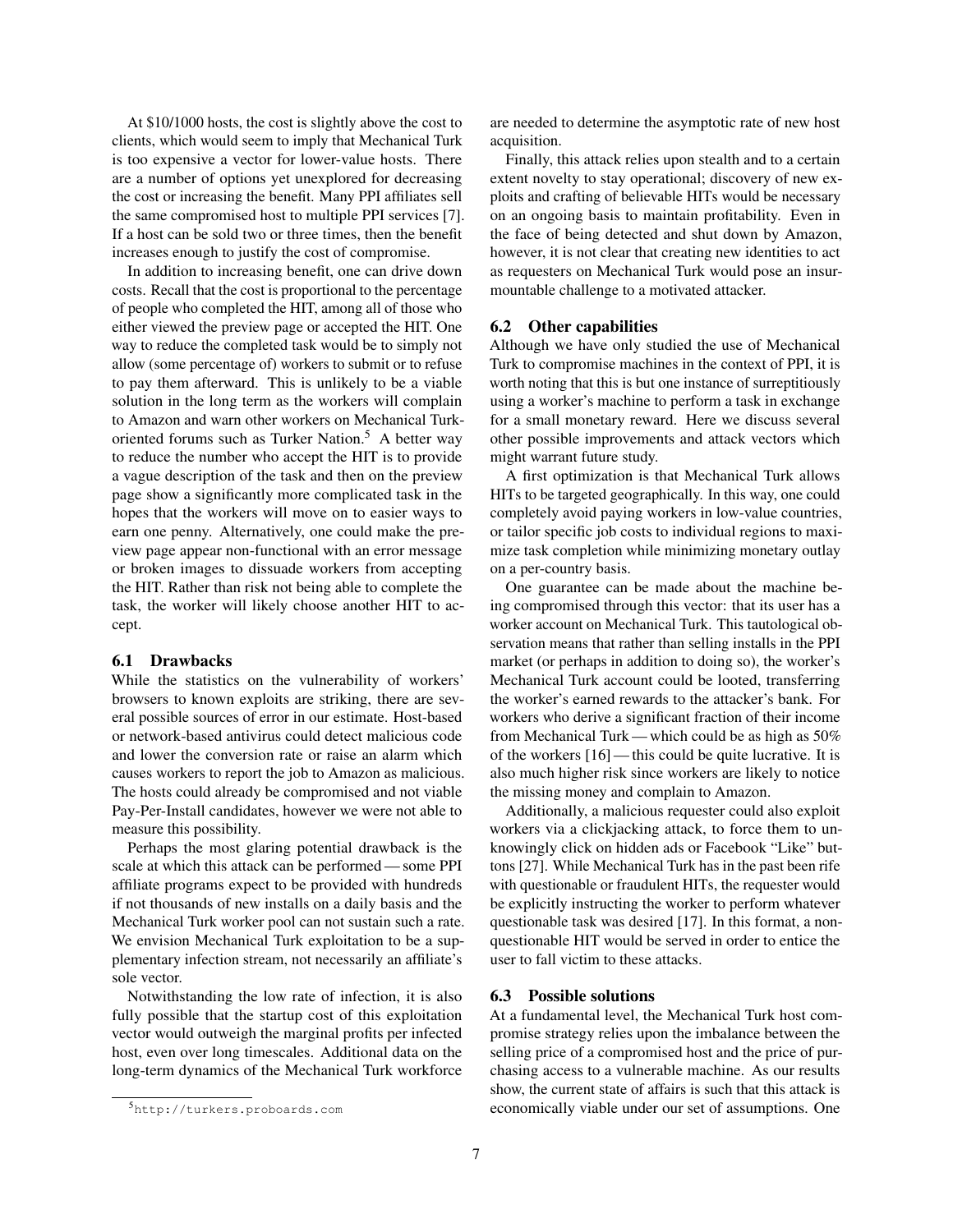can imagine this imbalance being fixed in several ways: Amazon could extend the capability of their Mechanical Turk interface such that the  $if$  rame interface is no longer needed or allowed; end-users could be educated about keeping antivirus and web plugins up to date; or browser developers could streamline the patching process. All of these defenses rely on lowering the supply of compromised hosts, when in fact it is the intersection of supply and *demand* that makes this compromise strategy viable.

Demand, in turn, can be lowered in many ways, including making "cash-out" of compromised machines more difficult through more stringent e-banking security, or likewise lowering the profitability of other underground enterprises such as pharmaceutical spam. Ultimately, an approach that shifts both supply of and demand for compromised end hosts should be pursued if the security community wishes to effectively squelch the Internet's underground economy.

#### <span id="page-7-0"></span>6.4 Legality and ethics

We conclude this section by discussing the legal and ethical issues which arose during the course of this work.

Even though U.S. law regarding the enforceability of website terms of service is not settled, we were very careful to strictly adhere to the Amazon Mechanical Turk Participation Agreement [\[4\]](#page-8-23) and general policies [\[3\]](#page-8-17). In particular, general policies forbid "HITs that require Workers to download software." Since all HITs by their very nature require downloading HTML and other code run in a web browser— even to view the preview— we interpret code to mean code run on the computer, outside of a browser context. To comply with this, we offer workers a small *bonus* if they will download and run our (benign) JScript code, but it is not required to complete the HIT. The JavaScript run in the browser for plugin detection is standard JavaScript used by, for example, the Electronic Frontier Foundation.

Since an action may be unethical and yet legal, we carefully considered what we were willing to do without the workers' knowledge, and for what we would ask for explicit consent. Although we do not explain the full technical process or ramifications, we do explicitly inform the user that we will be collecting non-personal information about their browser as part of our survey. Before accepting the HIT, the worker is informed that "the HIT page will also collect non-personal information about your web browser capabilities via JavaScript."

When visiting any website, browsers provide a great deal of information regarding the content they are willing and able to display to the JavaScript served by the website. In particular, when a worker see a preview of our HIT, a webpage is fetched and displayed in a frame and at this time, we could have collected most of the information of

interest, even if the Worker then chose not to accept the HIT. Even though this would not violate the Participation Agreement, we fell this is unacceptable as we would be deriving a benefit from a worker without paying for it. Therefore, no information is collected from workers' browsers when they chose not to accept our HIT (other than the fact that the HIT is not accepted).

When offering the bonus to run a program to determine if the workers' antivirus software is up to date, there is no penalty for not opting in to this portion of the survey. Furthermore, we clearly describe the purpose of the program and suggest that the worker may inspect the program to verify the veracity of our claim— the program is an unobfuscated 58-line human readable text file. There is no deception in our description and after running the code, workers can choose not to paste the results back into the webpage.

Overall, we believe that our performance and disclosure during these experiments are on sound ethical footing because we (a) do not expose the user to any malicious code, (b) do not collect any personally identifiable information, and (c) do not collect *any* information until *after* the user has been informed of our intent— either by the HIT description or by the description of the bonus — and accepted the HIT or the offer of a bonus.

Finally, we note that this work does not require hu-man subjects approval as per federal regulations<sup>[6](#page-7-1)</sup> and our institution's guidelines.

### 7 Conclusions and future work

In this paper, we show that Mechanical Turk can profitably be used as a vector for compromising high-value computers for sale in the Pay-Per-Install market. The rate at which machines can be compromised is too low for Mechanical Turk to be a primary infection vector, but it could be used to supplement a PPI affiliate's primary source of compromised machines. As a bonus, we collected statistics on worker's antivirus software as well as their willingness to run arbitrary programs for a small reward; we also corroborated browser plugin vulnerability measurements taken by other researchers within a different population, suggesting their accuracy and general applicability [\[29\]](#page-9-3).

At the end of the day, Mechanical Turk is only one simple way to drive traffic to our website. There are many different ways to buy traffic [\[30\]](#page-9-4) that could prove even more effective in terms of cost per visit and quantity of vulnerable machines. We leave to future work the examination of the economic viability of purchasing other types of traffic for host compromise.

<span id="page-7-1"></span><sup>6</sup> "*Human subject* means a living individual about whom an investigator. . . conducting research obtains (1) Data through intervention or interaction with the individual, or (2) Identifiable private information," Protection of Human Subjects 45 C.F.R. §46.102(f) (2009).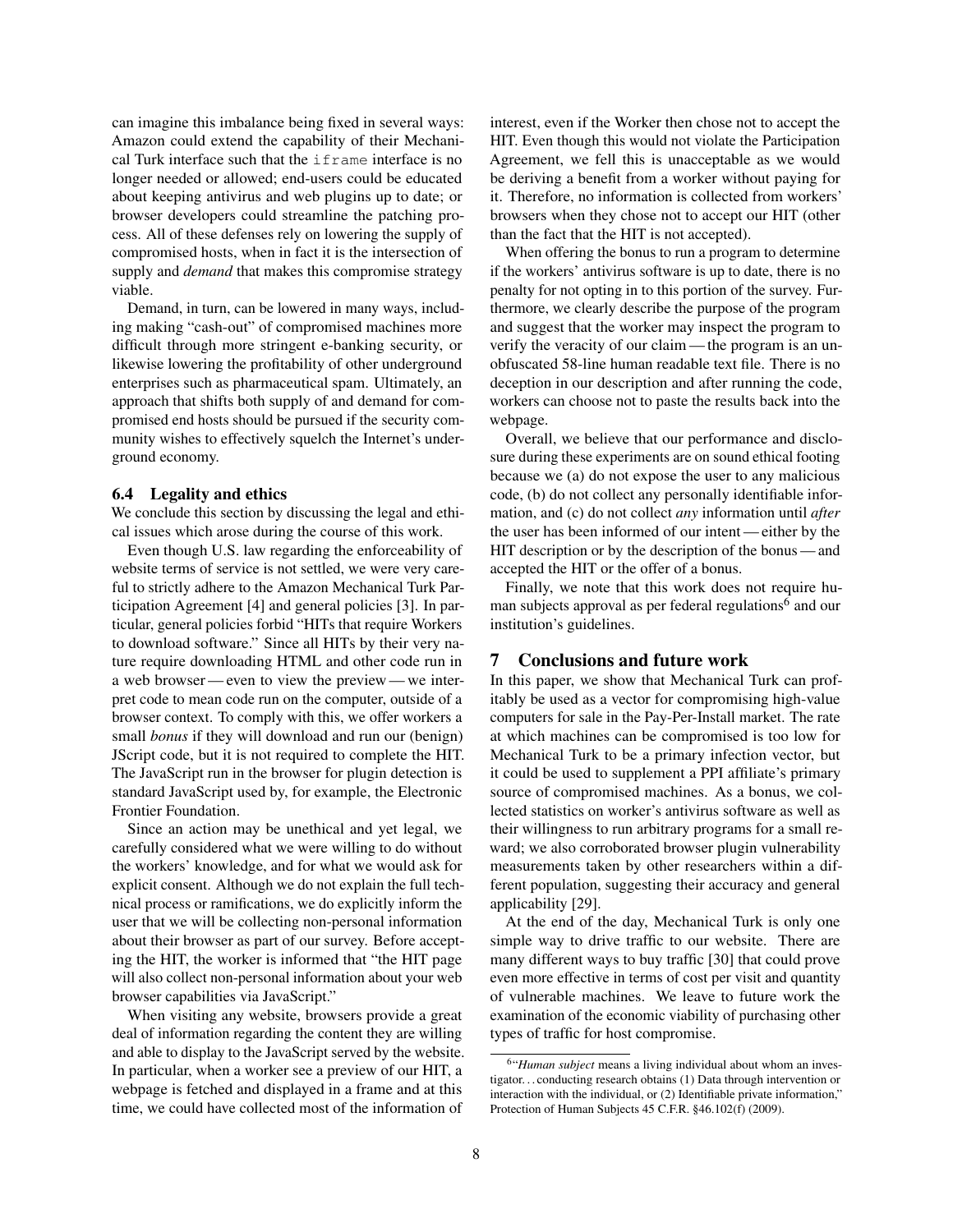# Acknowledgments

We thank the anonymous reviewers for their helpful comments. This paper benefited from discussions with Stefan Savage, Hovav Shacham, and Geoffrey M. Voelker. This material is based upon work supported by the National Science Foundation under Grants No. CNS-0831532, CNS-0964702, CNS-0963702, NSF-0433668, and NSF-0831138; and by the Office of Naval Research under MURI Grant No. N000140911081.

### References

- <span id="page-8-11"></span>[1] Mustafa Acer and Collin Jackson. Critical vulnerability in browser security metrics. In Collin Jackson, editor, *Proceedings of W2SP 2010*. IEEE Computer Society, May 2010.
- <span id="page-8-13"></span>[2] Gaurav Aggarwal, Elie Bursztein, Collin Jackson, and Dan Boneh. An analysis of private browsing modes in modern browsers. In Ian Goldberg, editor, *Proceedings of USENIX Security 2010*. USENIX, August 2010.
- <span id="page-8-17"></span>[3] Amazon Mechanical Turk General Policies. [https://www.mturk.com/mturk/help?](https://www.mturk.com/mturk/help?helpPage=policies) [helpPage=policies](https://www.mturk.com/mturk/help?helpPage=policies).
- <span id="page-8-23"></span>[4] Amazon Mechanical Turk Participation Agreement, April 2009. [https://www.mturk.com/](https://www.mturk.com/mturk/conditionsofuse) [mturk/conditionsofuse](https://www.mturk.com/mturk/conditionsofuse).
- <span id="page-8-20"></span>[5] David W. Baker, Steven M. Christey, William H. Hill, and David E. Mann. The development of a common enumeration of vulnerabilities and exposures. In Deborah Frincke and Ming-Yuh Huang, editors, *Proceedings of RAID 1999*. IBM BRS/SANS, September 1999.
- <span id="page-8-14"></span>[6] Adam Barth, Collin Jackson, and John C. Mitchell. Robust defenses for cross-site request forgery. In Paul Syverson and Somesh Jha, editors, *Proceedings of CCS 2008*. ACM, October 2008.
- <span id="page-8-1"></span>[7] Juan Caballero, Chris Grier, Christian Kreibich, and Vern Paxson. Measuring pay-per-install: The commoditization of malware distribution. In David Wagner, editor, *Proceedings of USENIX Security 2011*. USENIX, August 2011. To appear.
- <span id="page-8-18"></span>[8] Lydia B. Chilton, John J. Horton, Robert C Miller, and Shiri Azenkot. Task search in a human computation market. In Raman Chandrasekar et al., editor, *Proceedings of HCOMP 2010*, pages 1–9. ACM, July 2010.
- <span id="page-8-10"></span>[9] Nicolas Christin, Serge Egelman, Timothy Vidas, and Jens Grossklags. It's all about the Benjamins: An empirical study on incentivizing users to ignore security advice. In George Danezis, editor, *Proceedings of FC 2011*. IFCA, February 2011.
- <span id="page-8-2"></span>[10] Jia Deng, Wei Dong, Richard Socher, Li jia Li, Kai Li, and Li Fei-fei. Imagenet: A large-scale hierarchical image database. In Irfan Essa, Sing Bing Kang,

and Marc Pollefeys, editors, *Proceedings of CVPR 2009*. IEEE Computer Society, June 2009.

- <span id="page-8-12"></span>[11] Peter Eckersley. How unique is your browser? In Mikhail Atallah and Nick Hopper, editors, *Proceedings of PETS 2010*, pages 1–18. Springer, July 2010.
- <span id="page-8-3"></span>[12] Ali Farhadi, Ian Endres, Derek Hoiem, and David Forsyth. Describing objects by their attributes. In Irfan Essa, Sing Bing Kang, and Marc Pollefeys, editors, *Proceedings of CVPR 2009*. IEEE Computer Society, June 2009.
- <span id="page-8-0"></span>[13] Jason Franklin, Vern Paxson, Adrian Perrig, and Stefan Savage. An inquiry into the nature and causes of the wealth of internet miscreants. In *Proceedings of CCS 2007*, pages 375–388. ACM, October 2007.
- <span id="page-8-19"></span>[14] Eric Gerds. Browser plugin detection with PluginDetect, March 2011. [http://www.pinlady.](http://www.pinlady.net/PluginDetect/) [net/PluginDetect/](http://www.pinlady.net/PluginDetect/).
- <span id="page-8-15"></span>[15] Lin-Shung Huang, Eric Y. Chen, Adam Barth, Eric Rescorla, and Collin Jackson. Talking to yourself for fun and profit. In Helen J. Wang, editor, *Proceedings of W2SP 2011*. IEEE Computer Society, May 2011.
- <span id="page-8-6"></span>[16] Panagiotis G. Ipeirotis. Demographics of mechanical turk. CeDER Working Papers CeDER-10-01, Stern School of Business, March 2010.
- <span id="page-8-22"></span>[17] Panos Ipeirotis. Mechanical turk: Now with 40.92% spam. [http://behind-the-enemy-lines.](http://behind-the-enemy-lines.blogspot.com/2010/12/mechanical-turk-now-with-4092-spam.html) [blogspot.com/2010/12/mechanical](http://behind-the-enemy-lines.blogspot.com/2010/12/mechanical-turk-now-with-4092-spam.html)[turk-now-with-4092-spam.html](http://behind-the-enemy-lines.blogspot.com/2010/12/mechanical-turk-now-with-4092-spam.html), December 2010.
- <span id="page-8-16"></span>[18] Collin Jackson, Adam Barth, Andrew Bortz, Weidong Shao, and Dan Boneh. Protecting browsers from DNS rebinding attacks. In Sabrina De Capitani di Vimercati and Paul Syverson, editors, *Proceedings of CCS 2007*. ACM, October 2007.
- <span id="page-8-9"></span>[19] Kimberly. Cpalead sneaks into Amazon Mechanical Turk marketplace, August 2010. Online: [http://stopmalvertising.com/spam](http://stopmalvertising.com/spam-scams/cpalead-sneaks-into-amazon-mechanical-turk-marketplace.html)[scams/cpalead-sneaks-into-amazon](http://stopmalvertising.com/spam-scams/cpalead-sneaks-into-amazon-mechanical-turk-marketplace.html)[mechanical-turk-marketplace.html](http://stopmalvertising.com/spam-scams/cpalead-sneaks-into-amazon-mechanical-turk-marketplace.html).
- <span id="page-8-21"></span>[20] Nicholas Kolakowski. Amazon.com advocates crowdsourcing, Mechanical Turk in NYC. *eWeek.com*, November 2009.
- <span id="page-8-5"></span>[21] Gabriele Paolacci, Jesse Chandler, and Panagiotis G. Ipeirotis. Running experiments on amazon mechanical turk. *Judgment and Decision Making*, 5(5), August 2010.
- <span id="page-8-7"></span>[22] Jason Pontin. Artificial intelligence, with help from the humans. *New York Times*, March 2007.
- <span id="page-8-8"></span>[23] Joel Ross, Lilly Irani, M. Six Silberman Andrew Zaldivar, and Bill Tomlinson. Who are the crowdworkers?: Shifting demographics in Mechanical Turk. In *Proceedings of CHI EA 2010*, pages 2863–2872. ACM, April 2010.
- <span id="page-8-4"></span>[24] Paul Ruvolo, Jacob Whitehill, and Javier R. Movel-